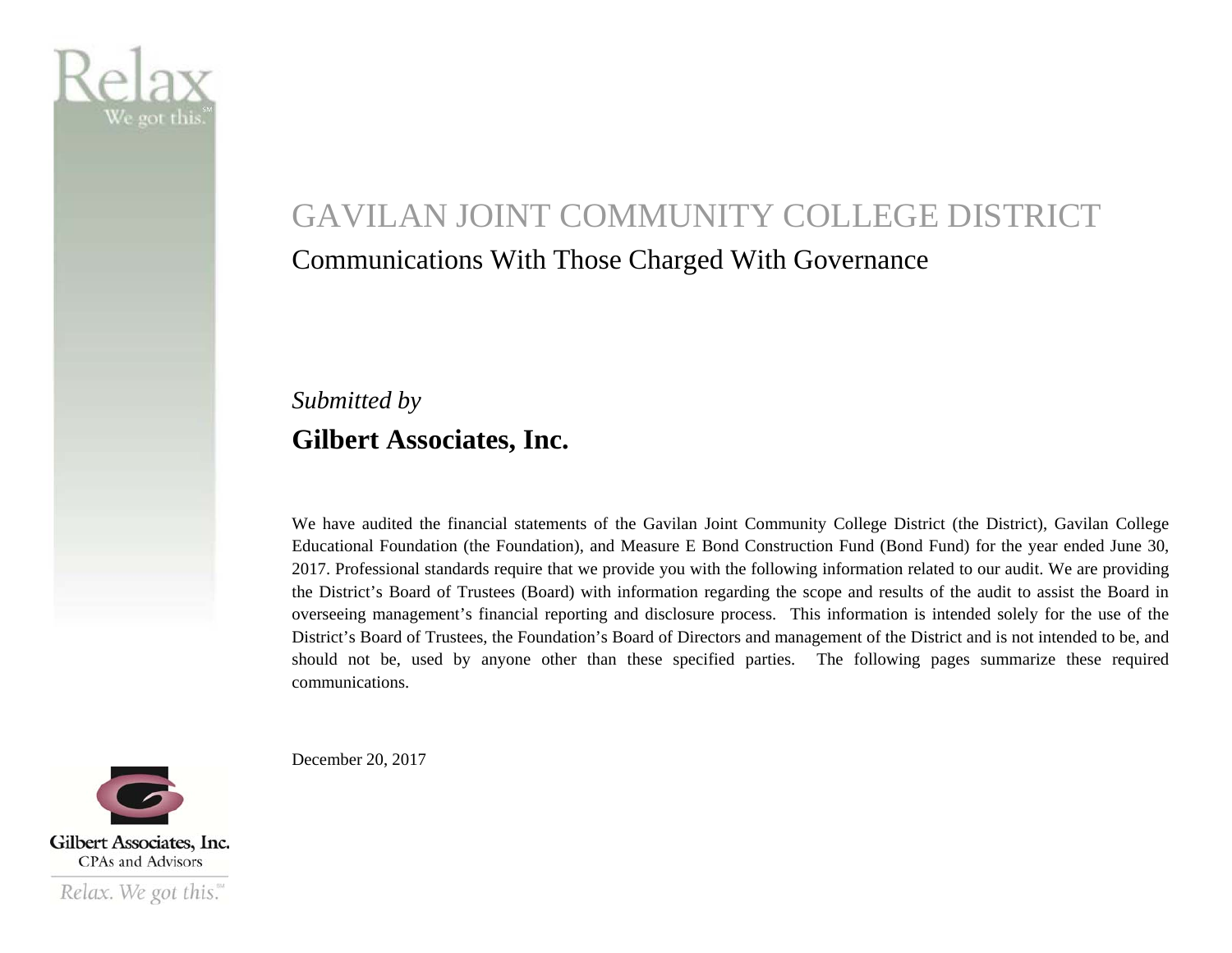### **MANAGEMENT AND AUDITOR RESPONSIBILITIES**

| <b>Auditors' Responsibilities under Generally Accepted Auditing Standards</b><br>(GAAS), Government Auditing Standards, Uniform Guidance and the<br><b>Contracted District Audit Manual.</b>                                                                                                                                                                                                                                                                                                                                                                                                                                                                                                 | We issued unmodified opinions on the financial statements of the District,<br>Foundation, and Bond Fund for the year ended June 30, 2017. |
|----------------------------------------------------------------------------------------------------------------------------------------------------------------------------------------------------------------------------------------------------------------------------------------------------------------------------------------------------------------------------------------------------------------------------------------------------------------------------------------------------------------------------------------------------------------------------------------------------------------------------------------------------------------------------------------------|-------------------------------------------------------------------------------------------------------------------------------------------|
| The financial statements are the responsibility of management. As stated in<br>our engagement contract, our responsibility is to express opinions about<br>whether the financial statements prepared by management with your oversight<br>are fairly presented, in all material respects, in conformity with U.S. generally<br>accepted accounting principles. Our audit of the financial statements does not<br>relieve you or management of your responsibilities.                                                                                                                                                                                                                         |                                                                                                                                           |
| In planning and performing our audit, we considered the District's internal<br>control over financial reporting in order to determine our auditing procedures<br>for the purpose of expressing our opinions on the financial statements and not<br>to provide assurance on the internal control over financial reporting. We also<br>considered internal control over compliance with requirements that could have<br>a direct and material effect on a major federal program in order to determine<br>our auditing procedures for the purpose of expressing our opinion on<br>compliance and to test and report on internal control over compliance in<br>accordance with Uniform Guidance. |                                                                                                                                           |
| As part of obtaining reasonable assurance about whether the District's financial<br>statements are free of material misstatement, we performed tests of its<br>compliance with certain provisions of laws, regulations, contracts, and grants,<br>noncompliance with which could have a direct and material effect on the<br>determination of financial statement amounts. However, providing an opinion<br>on compliance with those provisions was not an objective of our audit.                                                                                                                                                                                                           |                                                                                                                                           |
| Also in accordance with Uniform Guidance, we examined, on a test basis,<br>evidence about the District's compliance with the types of compliance<br>requirements described in the OMB Compliance Supplement applicable to<br>each of its major federal programs for the purpose of expressing an opinion on<br>the District's compliance with those requirements. While our audit provides a<br>reasonable basis for our opinion, it does not provide a legal determination on<br>the District's compliance with those requirements.                                                                                                                                                         |                                                                                                                                           |

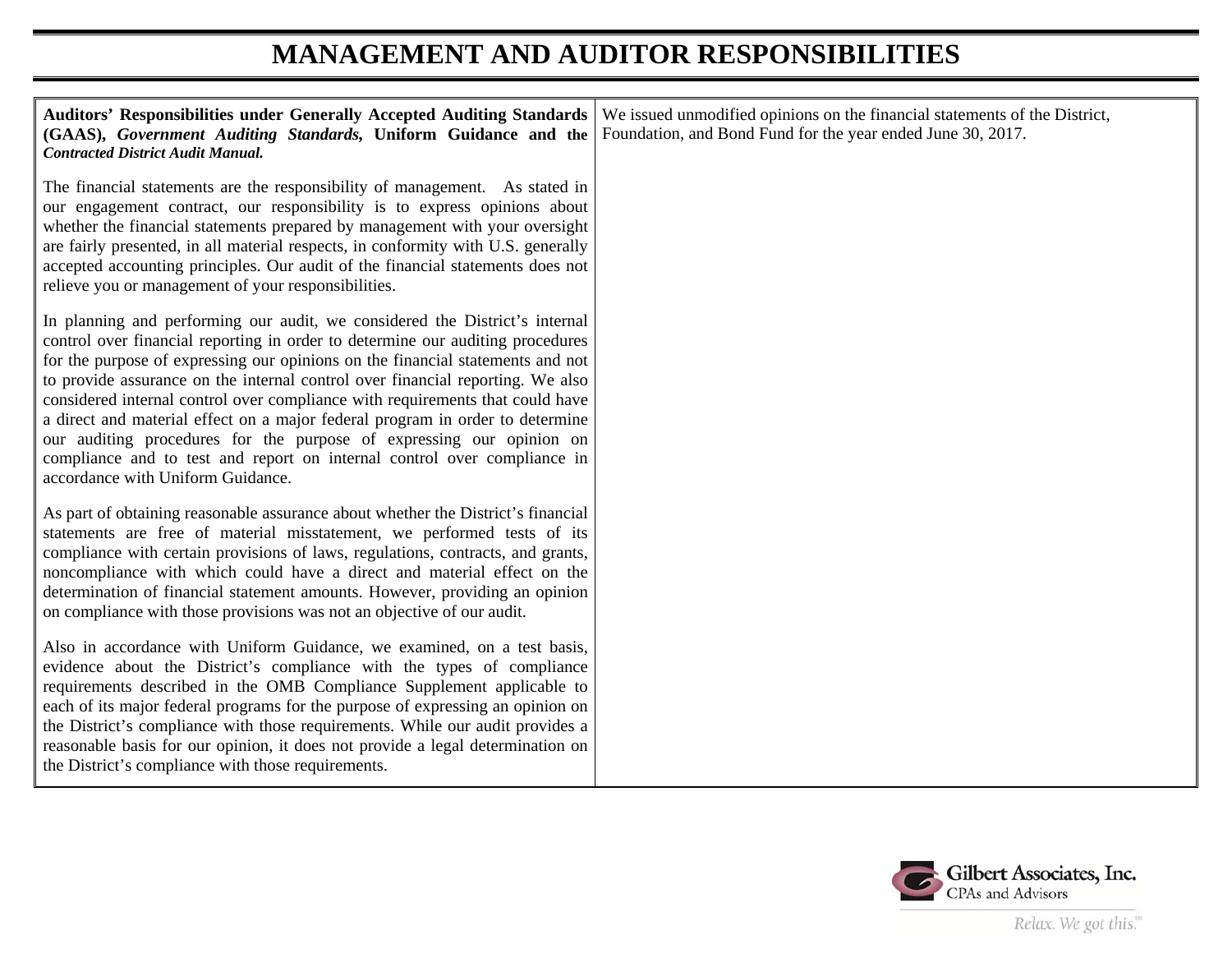## **QUALITATIVE ASPECTS OF ACCOUNTING PRACTICES**

| <b>Significant Accounting Policies</b><br>Management is responsible for the selection and use of appropriate<br>accounting policies. In accordance with the terms of our amended<br>engagement contract, we will advise management about the appropriateness<br>of accounting policies and their application.                                                                                                                                                                                                                                                                                                                                                       | The significant accounting policies used by the District, Foundation, and Bond Fund<br>are described in the notes to the financial statements.<br>We noted no transactions entered into by the District, Foundation, or Bond Fund<br>during the year for which there is a lack of authoritative guidance or consensus.<br>There are no significant transactions that have been recognized in the financial<br>statements in a different period than when the transaction occurred.                                                                                                                                                                                                                                                                                                                                                                                                                                                                                                                                                                                                                                                                                                                                                                                                                                                                                                                                                                                                                                                                                                                                                                                                                                                                                                                                                                                                     |
|---------------------------------------------------------------------------------------------------------------------------------------------------------------------------------------------------------------------------------------------------------------------------------------------------------------------------------------------------------------------------------------------------------------------------------------------------------------------------------------------------------------------------------------------------------------------------------------------------------------------------------------------------------------------|----------------------------------------------------------------------------------------------------------------------------------------------------------------------------------------------------------------------------------------------------------------------------------------------------------------------------------------------------------------------------------------------------------------------------------------------------------------------------------------------------------------------------------------------------------------------------------------------------------------------------------------------------------------------------------------------------------------------------------------------------------------------------------------------------------------------------------------------------------------------------------------------------------------------------------------------------------------------------------------------------------------------------------------------------------------------------------------------------------------------------------------------------------------------------------------------------------------------------------------------------------------------------------------------------------------------------------------------------------------------------------------------------------------------------------------------------------------------------------------------------------------------------------------------------------------------------------------------------------------------------------------------------------------------------------------------------------------------------------------------------------------------------------------------------------------------------------------------------------------------------------------|
| <b>Management Judgments and Accounting Estimates</b><br>Accounting estimates are an integral part of the financial statements prepared<br>by management and are based on management's knowledge and experience<br>about past and current events and assumptions about future events. Certain<br>accounting estimates are particularly sensitive because of their significance to<br>the financial statements and because of the possibility that future events<br>affecting them may differ significantly from those expected.<br>Certain financial statement disclosures are particularly sensitive because of<br>their significance to financial statement users. | The most sensitive estimates affecting the District's, Foundation's, and Bond<br>Fund's financial statements were:<br>• Management's estimate of the selection of useful lives and related depreciation<br>expense of capital assets is based on management's estimate of how long certain<br>capitalized assets will remain useful.<br>• Management's estimate of the valuation of other postemployment liability is<br>based on actuarial projections.<br>• Management's estimate of the collectability of accounts receivable related to total<br>computational revenue (revenue from property taxes, enrollment fees, and State<br>apportionment) is based on historical experience and projections provided by the<br>State Chancellor's Office.<br>• The estimate of the net pension liability and related deferred inflows and outflows<br>of resources is based upon the District's proportionate allocation of the CalSTRS<br>and CalPERS plan pension amounts as of the June 30, 2016 measurement date.<br>CalSTRS and CalPERS calculates the net pension liability for all participating<br>agencies in total by reducing the total pension liability (actuarially-determined by<br>rolling-forward obligations from the June 30, 2015 actuarial valuation using<br>standard update procedures) by the respective plan's fiduciary net position as of<br>the measurement date. These amounts are allocated to the District and other<br>participating agencies based on their proportionate share of contributions to the<br>CalSTRS and CalPERS plans during the measurement period.<br>We evaluated the key factors and assumptions used to develop the estimates in<br>determining that they are reasonable in relation to the financial statements taken as a<br>whole. In addition, the related financial statement disclosures are neutral, consistent,<br>and clear. |

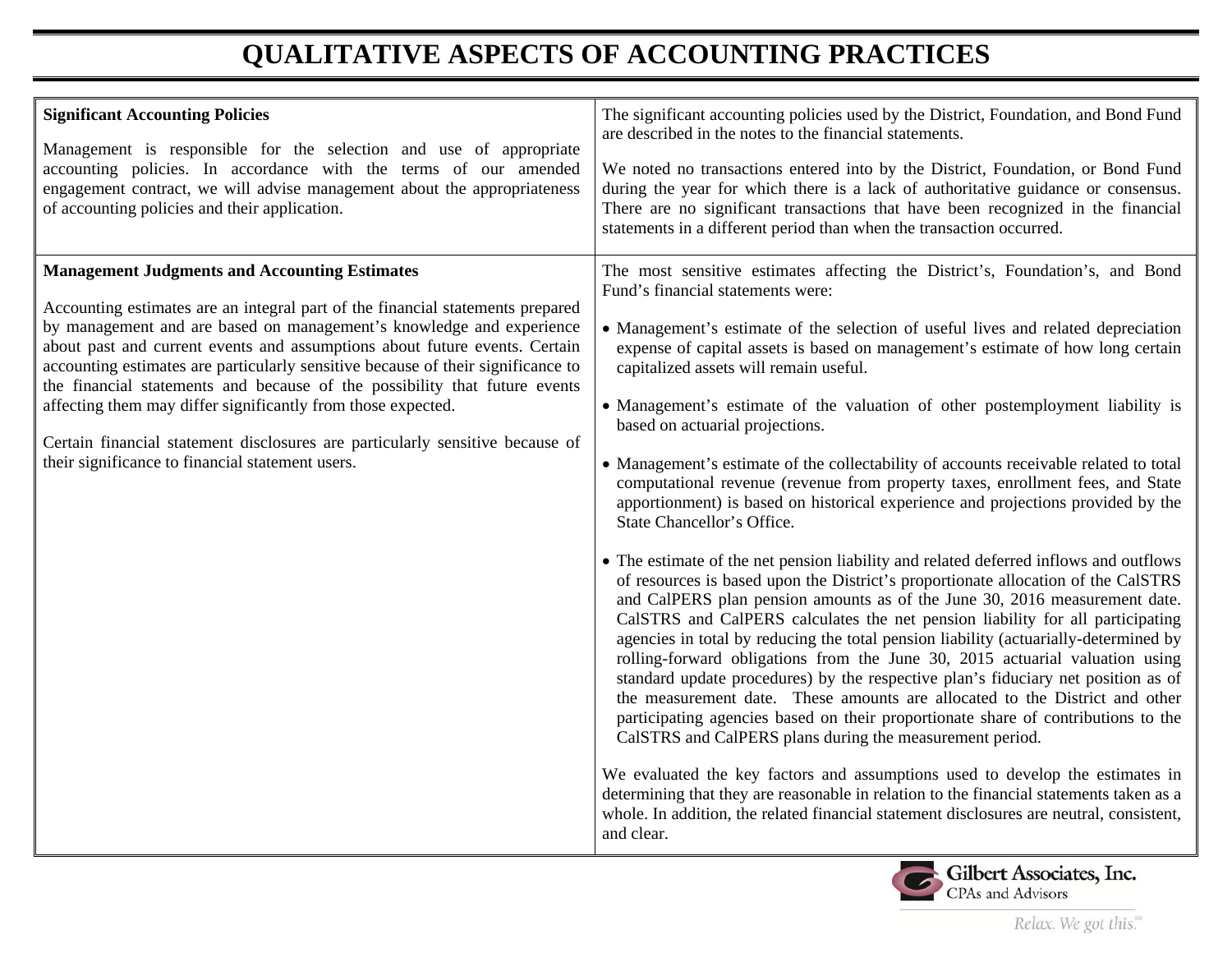### **INTERACTIONS WITH MANAGEMENT**

| <b>Planned Scope and Timing of the Audit</b>                                                                                                                                                                                                                                                                                                                                                                                                                                                                                                                                                                            | We performed the audit according to the planned scope previously communicated in<br>our engagement contract; however, the timing was extended due to delays in the<br>closing process. |
|-------------------------------------------------------------------------------------------------------------------------------------------------------------------------------------------------------------------------------------------------------------------------------------------------------------------------------------------------------------------------------------------------------------------------------------------------------------------------------------------------------------------------------------------------------------------------------------------------------------------------|----------------------------------------------------------------------------------------------------------------------------------------------------------------------------------------|
| <b>Management Consultations with Other Independent Accountants</b><br>In some cases, management may decide to consult with other accountants<br>about auditing and accounting matters, similar to obtaining a "second<br>opinion" on certain situations. If a consultation involves application of an<br>accounting principle to the District's financial statements or a determination<br>of the type of auditor's opinion that may be expressed on those statements,<br>our professional standards require the consulting accountant to check with us<br>to determine that the consultant has all the relevant facts. | To our knowledge, there were no such consultations with other accountants.                                                                                                             |
| <b>Disagreements with Management</b><br>For purposes of this letter, professional standards define a disagreement with<br>management as a financial accounting, reporting, or auditing matter, whether<br>or not resolved to our satisfaction, that could be significant to the financial<br>statements or the auditor's report.                                                                                                                                                                                                                                                                                        | We are pleased to report that no such disagreements arose during the course of our<br>audit.                                                                                           |
| <b>Management Representations</b>                                                                                                                                                                                                                                                                                                                                                                                                                                                                                                                                                                                       | We will request certain representations from management in a letter to us.                                                                                                             |
| <b>Difficulties Encountered in Performing the Audit</b>                                                                                                                                                                                                                                                                                                                                                                                                                                                                                                                                                                 | We encountered no significant difficulties in dealing with management in performing<br>and completing our audit. Management and staff were very cooperative.                           |



Relax. We got this."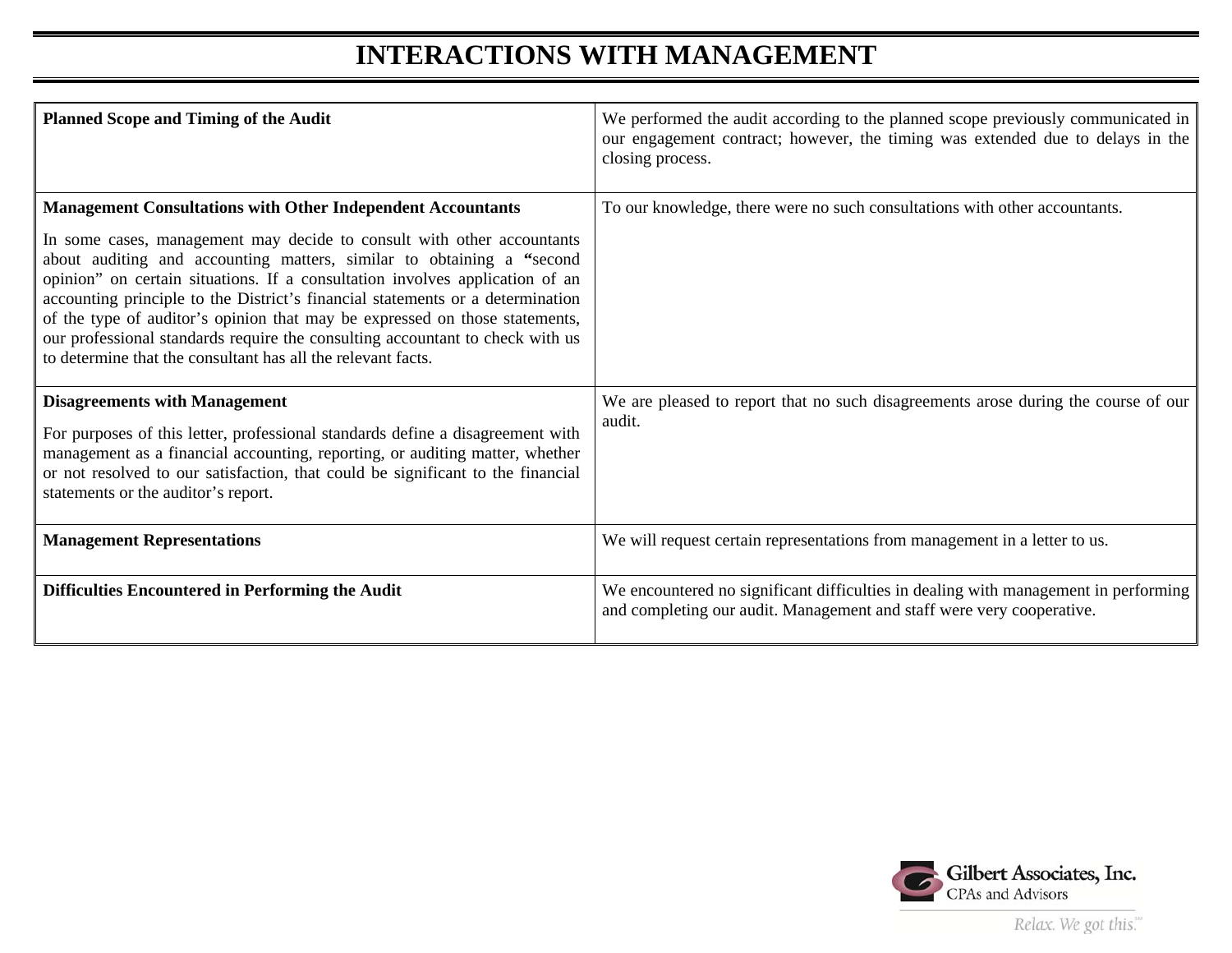### **OTHER MATTERS**

| <b>Other Audit Findings or Issues</b>                                                                                                                                                                                                                                   | We generally discuss a variety of matters, including the application of accounting<br>principles and auditing standards, with management each year prior to retention as<br>the District's auditors. However, these discussions occurred in the normal course of<br>our professional relationship and our responses were not a condition to our retention.<br>Certain internal control and compliance findings were included in the Schedule of<br>Audit Findings and Questioned Costs, which accompanies the District's basic<br>financial statements. |
|-------------------------------------------------------------------------------------------------------------------------------------------------------------------------------------------------------------------------------------------------------------------------|---------------------------------------------------------------------------------------------------------------------------------------------------------------------------------------------------------------------------------------------------------------------------------------------------------------------------------------------------------------------------------------------------------------------------------------------------------------------------------------------------------------------------------------------------------|
| <b>Corrected and Uncorrected Misstatements</b><br>Professional standards require us to accumulate all known and likely<br>misstatements identified during the audit, other than those that are trivial, and<br>communicate them to the appropriate level of management. | As part of the audit, we identified adjustments to the District's financial statements.<br>All adjustments proposed as part of the audit were recorded by the District.                                                                                                                                                                                                                                                                                                                                                                                 |



Relax. We got this."